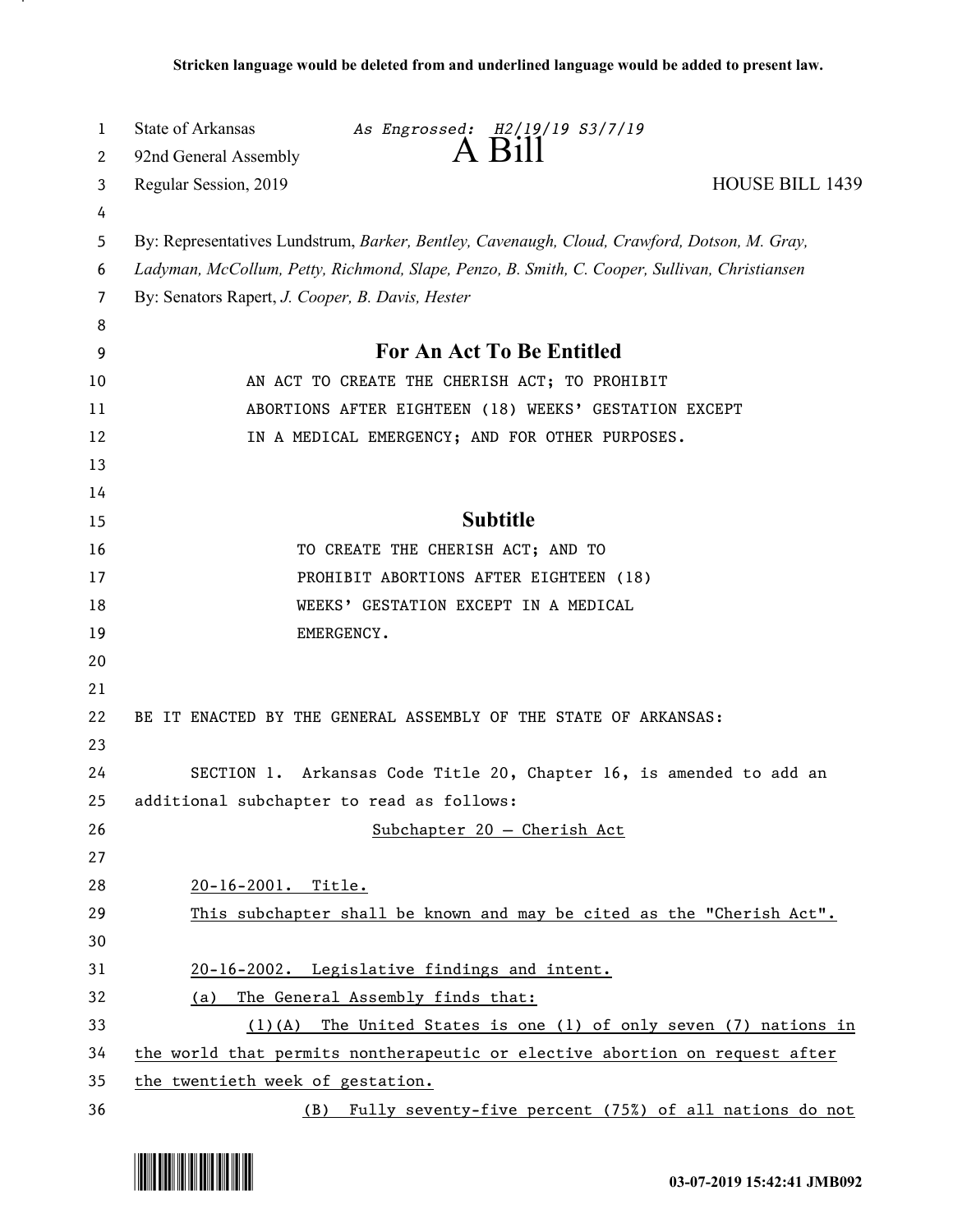| 1  | permit abortion after twelve (12) weeks' gestation, except to save the life   |  |
|----|-------------------------------------------------------------------------------|--|
| 2  | and preserve the physical health of the mother;                               |  |
| 3  | Medical and other authorities now know more about human<br>(2)                |  |
| 4  | prenatal development than ever before, including without limitation:          |  |
| 5  | Between five (5) and six (6) weeks' gestation, an<br>(A)                      |  |
| 6  | unborn human being's heart begins to beat;                                    |  |
| 7  | (B) An unborn human being begins to move about in the womb                    |  |
| 8  | at approximately eight (8) weeks' gestation;                                  |  |
| 9  | (C) At nine (9) weeks' gestation, all basic physiological                     |  |
| 10 | functions, buds for teeth, eyes, and external genitalia are present;          |  |
| 11 | (D)(i) An unborn human being's vital organs begin to                          |  |
| 12 | function at ten (10) weeks' gestation.                                        |  |
| 13 | (ii) Hair, fingernails, and toenails begin to form                            |  |
| 14 | at ten (10) weeks' gestation;                                                 |  |
| 15 | (E)(i) At eleven (11) weeks' gestation, an unborn human                       |  |
| 16 | being's diaphragm develops, which can result in hiccups.                      |  |
| 17 | (ii) In addition, an unborn human being begins to                             |  |
| 18 | move about freely in the womb; and                                            |  |
| 19 | $(F)(i)$ At twelve (12) weeks' gestation, an unborn human                     |  |
| 20 | being can open and close his or her fingers, make sucking motions, and sense  |  |
| 21 | stimulation from outside the womb.                                            |  |
| 22 | (ii) At this stage, the unborn human being takes on                           |  |
| 23 | "the human form" in all relevant aspects as stated in Gonzales v. Carhart,    |  |
| 24 | $\frac{550 \text{ U.S.}}{24, 160}$ (2007);                                    |  |
| 25 | (3) The United States Supreme Court has recognized that a state               |  |
| 26 | has an "important and legitimate interest in protecting the potentiality of   |  |
| 27 | human life" in Roe v. Wade, 410 U.S. 113, 162 (1973), and, specifically, that |  |
| 28 | "the state has an interest in protecting the life of the unborn" as discussed |  |
| 29 | in Planned Parenthood of Southeastern Pennsylvania v. Casey, 505 U.S. 833,    |  |
| 30 | $873$ (1992);                                                                 |  |
| 31 | $(4)(A)$ The majority of abortion procedures performed after                  |  |
| 32 | fifteen (15) weeks' gestation are dismemberment abortions as defined by § 20- |  |
| 33 | 16-1802, which are prohibited under the Arkansas Unborn Child Protection from |  |
| 34 | Dismemberment Abortion Act, § 20-16-1801 et seq.                              |  |
| 35 | The performance of these types of abortions for<br>(B)                        |  |
| 36 | nontherapeutic or elective reasons is a barbaric practice that is dangerous   |  |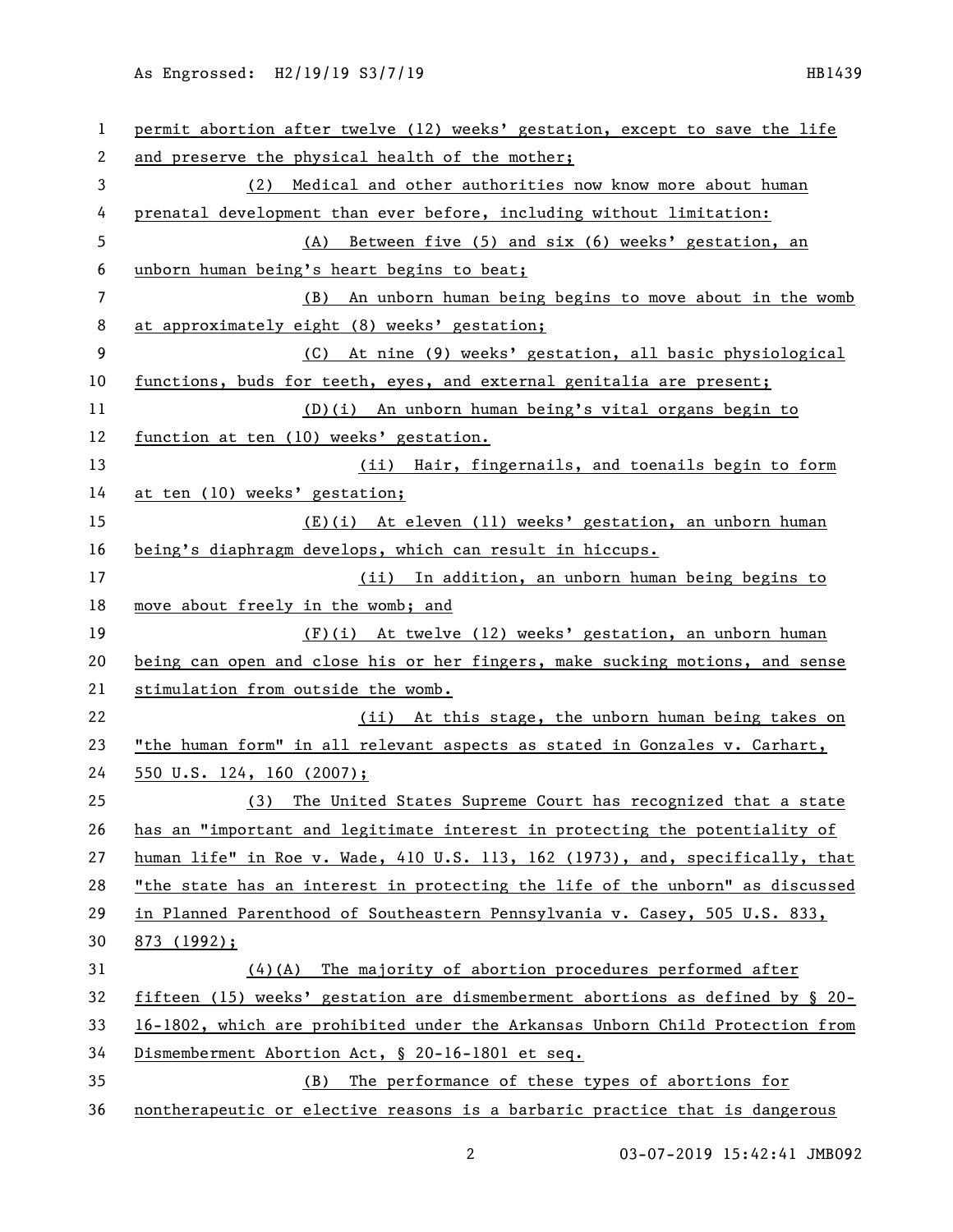| $\mathbf{1}$ | for the pregnant woman and demeaning to the medical profession;               |  |
|--------------|-------------------------------------------------------------------------------|--|
| $\mathbf{2}$ | (5) Most obstetricians and gynecologists practicing in this                   |  |
| 3            | state do not offer or perform nontherapeutic or elective abortions;           |  |
| 4            | (6)(A) According to a 2004 article, abortion can cause                        |  |
| 5            | significant physical and psychological risks to the pregnant woman that       |  |
| 6            | increase with gestational age.                                                |  |
| 7            | (B) Specifically, the relative physical and psychological                     |  |
| 8            | risks escalate exponentially as gestational age increases in abortions        |  |
| 9            | performed after eight (8) weeks' gestation;                                   |  |
| 10           | (7) In the vast majority of uncomplicated pregnancies, the                    |  |
| 11           | maternal health risks of undergoing an abortion become greater than the risks |  |
| 12           | of carrying a pregnancy to term as the second trimester progresses;           |  |
| 13           | (8) In abortions performed after fifteen (15) weeks' gestation,               |  |
| 14           | there is a higher risk that a pregnant woman will require a hysterectomy,     |  |
| 15           | other reparative surgery, or blood transfusions; and                          |  |
| 16           | (9) The state has "legitimate interests from the outset of                    |  |
| 17           | pregnancy in protecting the health of women" as determined by Planned         |  |
| 18           | Parenthood of Southeastern Pennsylvania v. Casey, 505 U.S. 833, 847 (1992),   |  |
| 19           | as the "medical, emotional, and psychological consequences of abortion are    |  |
| 20           | serious and can be lasting" as stated in H.L. v. Matheson, 450 U.S. 398, 411  |  |
| 21           | $(1981)$ .                                                                    |  |
| 22           | (b) It is the intent of the General Assembly to restrict the practice         |  |
| 23           | of nontherapeutic or elective abortions to the period up to the eighteenth    |  |
| 24           | week of gestation.                                                            |  |
| 25           |                                                                               |  |
| 26           | 20-16-2003. Definitions.                                                      |  |
| 27           | As used in this subchapter:                                                   |  |
| 28           | (1) "Abortion" means the use or prescription of any instrument,               |  |
| 29           | medicine, drug, or any other substance or device:                             |  |
| 30           | To terminate the pregnancy of a woman known to be<br>(A)                      |  |
| 31           | pregnant with an intention other than to:                                     |  |
| 32           | Increase the probability of a live birth;<br>(i)                              |  |
| 33           | (ii) Preserve the life or health of the unborn                                |  |
| 34           | child;                                                                        |  |
| 35           | (iii) Terminate an ectopic pregnancy; or                                      |  |
| 36           | Remove a dead unborn child who died in utero as<br>(iv)                       |  |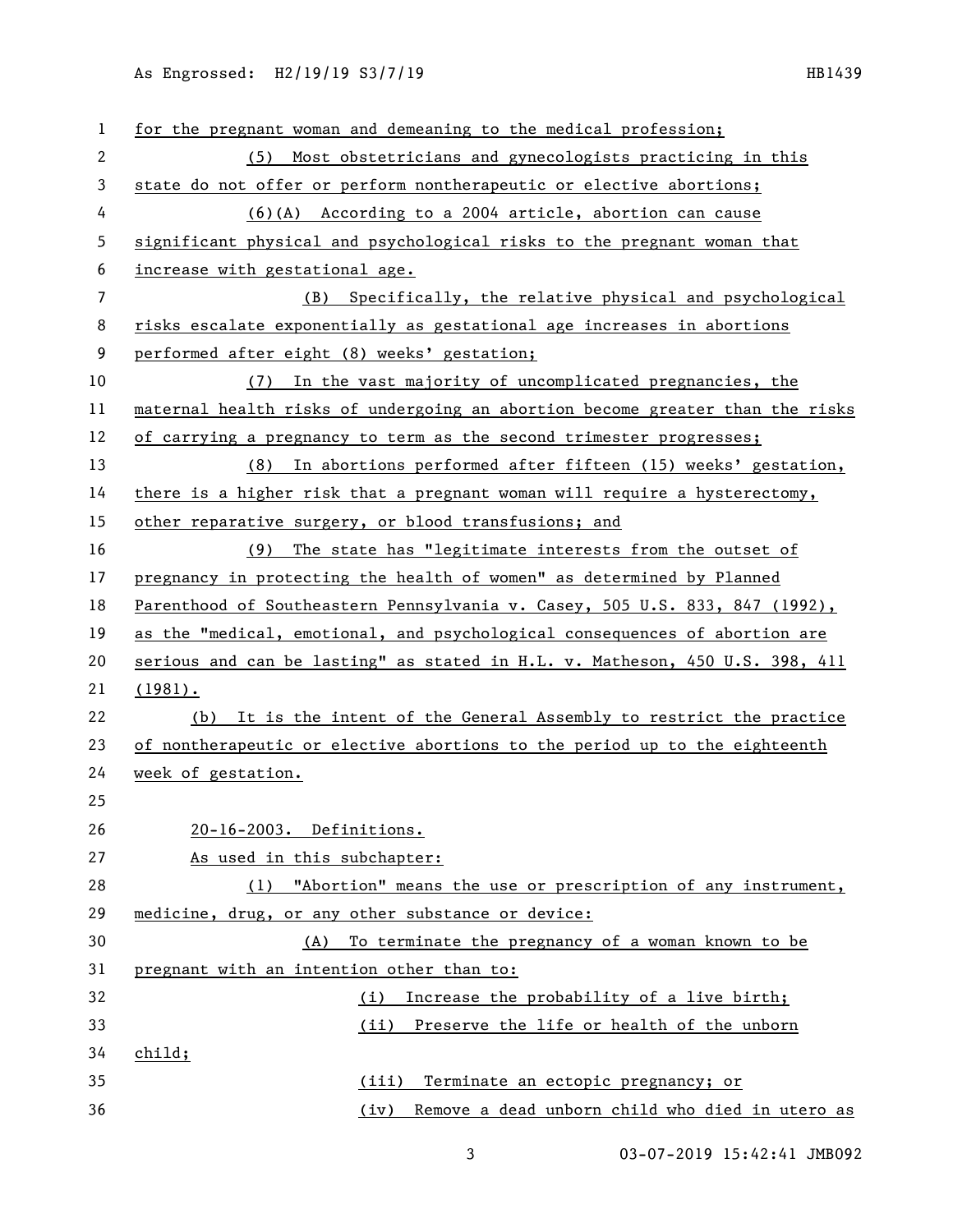| 1  | the result of natural causes, accidental trauma, or a criminal assault on the |  |
|----|-------------------------------------------------------------------------------|--|
| 2  | pregnant woman or her unborn child; and                                       |  |
| 3  | (B) That causes the premature termination of the                              |  |
| 4  | pregnancy;                                                                    |  |
| 5  | (2) "Attempt to perform or induce an abortion" means an act or                |  |
| 6  | an omission of a statutorily required act that, under the circumstances as    |  |
| 7  | the actor believes them to be, constitutes a substantial step in a course of  |  |
| 8  | conduct planned to culminate in the performance or induction of an abortion   |  |
| 9  | in this state in violation of this subchapter;                                |  |
| 10 | (3) "Conception" means the fusion of human spermatozoon with a                |  |
| 11 | human ovum;                                                                   |  |
| 12 | $(4)$ "Gestation" means the time that has elapsed since the first             |  |
| 13 | day of the woman's last menstrual period;                                     |  |
| 14 | (5) "Human being" means an individual member of the species Homo              |  |
| 15 | sapiens from and after the point of conception;                               |  |
| 16 | (6) "Major bodily function" means the functions of the body,                  |  |
| 17 | including without limitation functions of the immune system, normal cell      |  |
| 18 | growth, and digestive, bowel, bladder, neurological, brain, respiratory,      |  |
| 19 | circulatory, endocrine, and reproductive functions;                           |  |
| 20 | (7) "Medical emergency" means a condition that, on the basis of               |  |
| 21 | the physician's good-faith clinical judgment, necessitates an abortion to     |  |
| 22 | preserve the life of a pregnant woman whose life is endangered by a physical  |  |
| 23 | disorder, physical illness, or physical injury, including a life endangering  |  |
| 24 | physical condition arising from the pregnancy itself, or when the             |  |
| 25 | continuation of the pregnancy will create a serious risk of substantial and   |  |
| 26 | irreversible impairment of a major bodily function;                           |  |
| 27 | (8) "Physician" means a person licensed to practice medicine in               |  |
| 28 | this state, including a medical doctor; and                                   |  |
| 29 | (9) "Probable gestational age" means the age of an unborn human               |  |
| 30 | being as calculated from the first day of the last menstrual period of the    |  |
| 31 | pregnant woman.                                                               |  |
| 32 |                                                                               |  |
| 33 | 20-16-2004. Abortion limited to eighteen (18) weeks' gestation.               |  |
| 34 | (a) Except in a medical emergency or if the pregnancy results from a          |  |
| 35 | rape under § 5-14-103 or incest under § 5-26-202, a person shall not perform, |  |
| 36 | induce, or attempt to perform or induce an abortion unless the physician or   |  |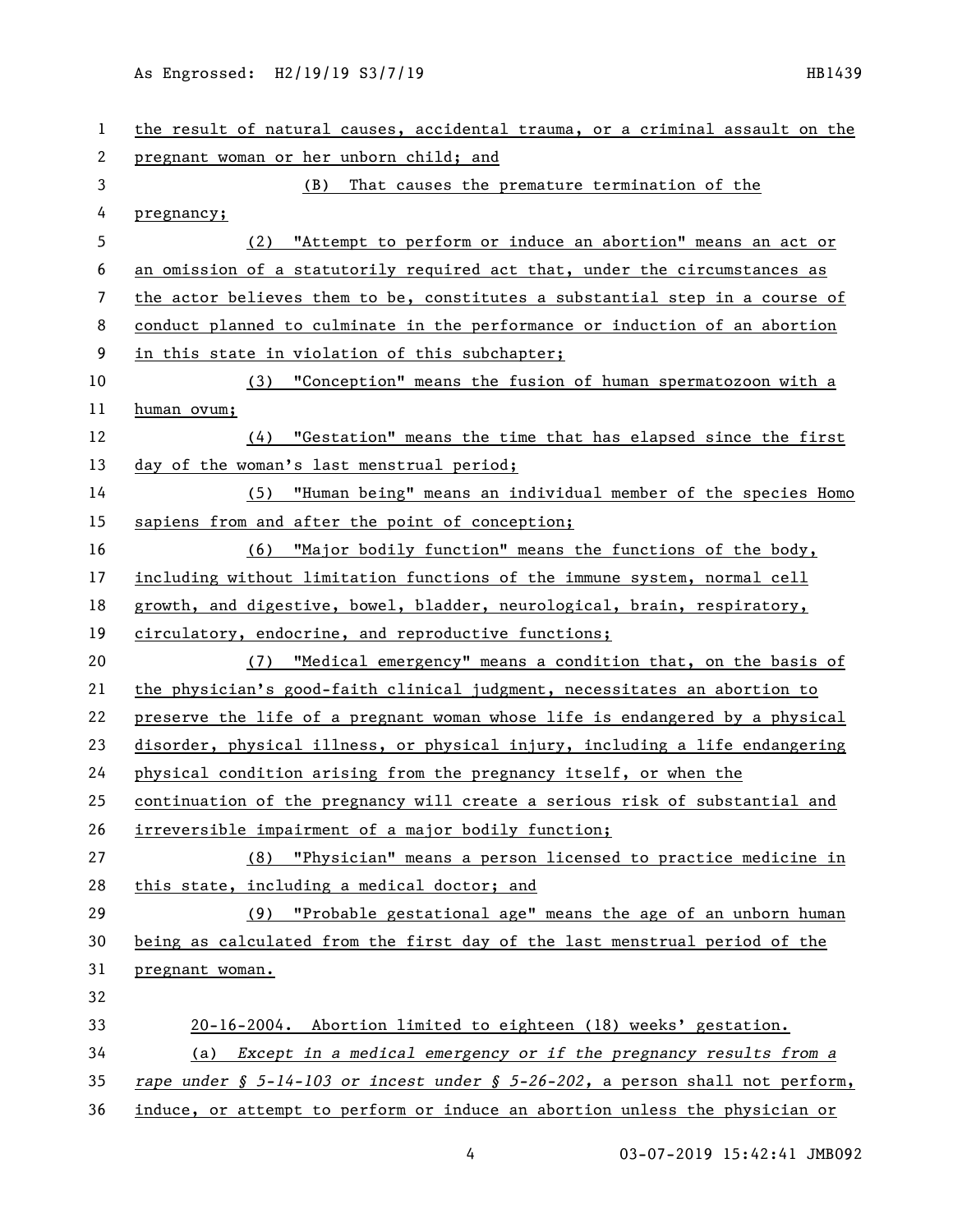| $\mathbf{1}$ | referring physician has:                                                      |  |
|--------------|-------------------------------------------------------------------------------|--|
| 2            | Made a determination of the probable gestational age of the<br>(1)            |  |
| 3            | unborn human being according to standard medical practices and techniques     |  |
| 4            | used in the medical community; and                                            |  |
| 5            | (2) Documented the probable gestational age in the medical                    |  |
| 6            | records of the pregnant woman and, if required, in a report with the          |  |
| 7            | Department of Health as described in subsection (c) of this section.          |  |
| 8            | (b) Except in a medical emergency or if the pregnancy results from a          |  |
| 9            | rape under § 5-14-103 or incest under § 5-26-202, a person shall not          |  |
| 10           | intentionally or knowingly perform, induce, or attempt to perform or induce   |  |
| 11           | an abortion of an unborn human being if the probable gestational age of the   |  |
| 12           | unborn human being is determined to be greater than eighteen (18) weeks'      |  |
| 13           | gestation.                                                                    |  |
| 14           | $(c)(1)$ If a physician performs or induces an abortion on an unborn          |  |
| 15           | human being whose gestational age is greater than eighteen (18) weeks, the    |  |
| 16           | physician shall file a report with the department within fifteen (15) days of |  |
| 17           | the abortion.                                                                 |  |
| 18           | The report described in subdivision $(c)(1)$ of this section<br>(2)           |  |
| 19           | shall contain:                                                                |  |
| 20           | The date that the abortion was performed;<br>(A)                              |  |
| 21           | (B)<br>The specific method used for the abortion;                             |  |
| 22           | The probable gestational age of the unborn human being<br>(C)                 |  |
| 23           | and the method used to calculate gestational age;                             |  |
| 24           | (D) A statement declaring that the abortion was                               |  |
| 25           | necessitated by a medical emergency;                                          |  |
| 26           | The specific medical indications supporting the<br>(E)                        |  |
| 27           | abortion and medical emergency;                                               |  |
| 28           | The probable health consequences of the abortion and<br>(F)                   |  |
| 29           | of the specific method used; and                                              |  |
| 30           | The signature of the physician attesting that the<br>(G)                      |  |
| 31           | information stated is true and correct to the best of his or her knowledge.   |  |
| 32           | (3) A report made under subsection (c) of this section shall not              |  |
| 33           | contain the name of the pregnant woman upon whom the abortion was performed   |  |
| 34           | or any other information or identifiers that would make it possible to        |  |
| 35           | identify, in any manner or under any circumstances, a woman who obtained or   |  |
| 36           | sought to obtain an abortion.                                                 |  |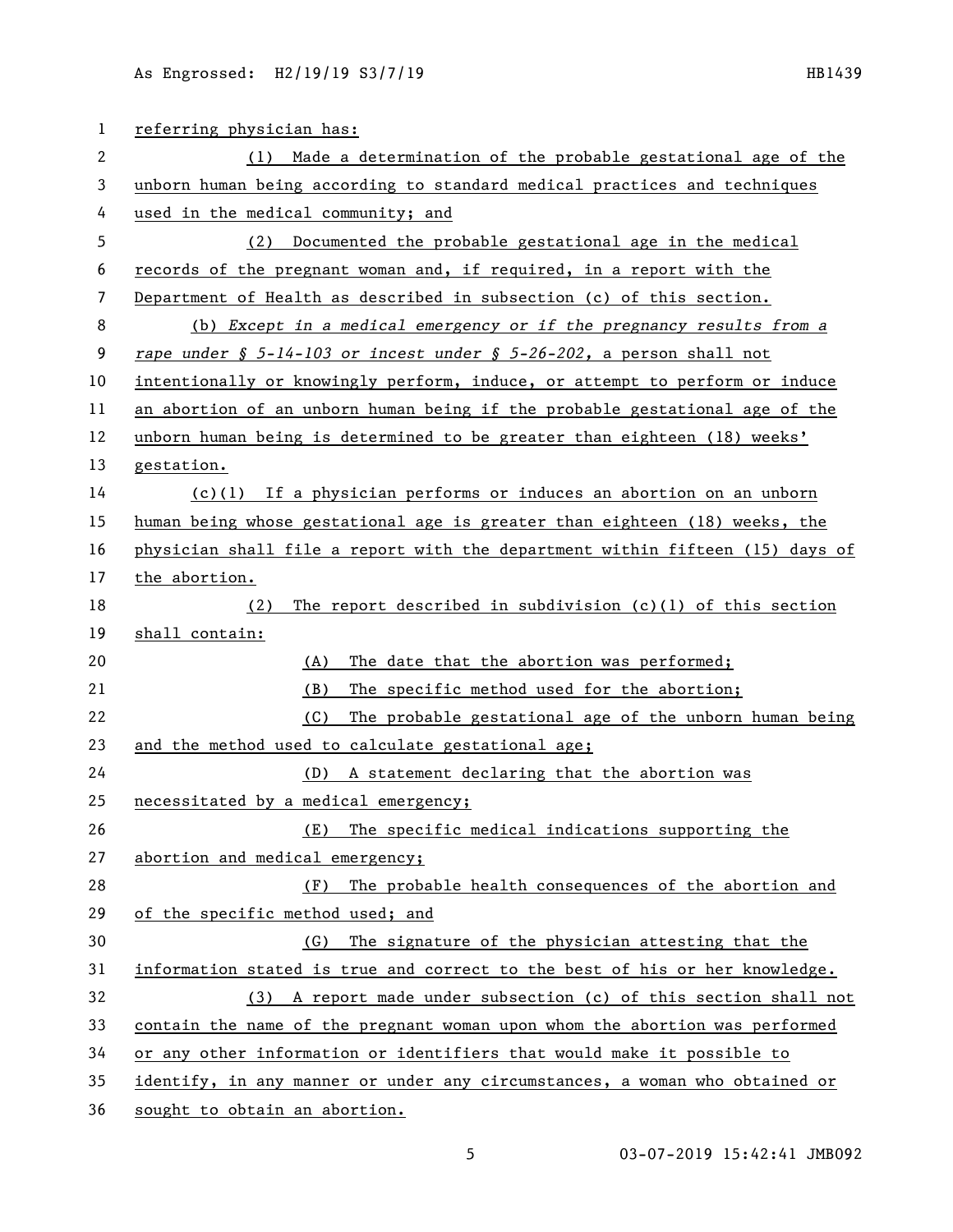| 1  |                                                                               |
|----|-------------------------------------------------------------------------------|
| 2  | 20-16-2005. Reporting forms.                                                  |
| 3  | (a) Within thirty (30) days of the effective date of this subchapter,         |
| 4  | the Department of Health shall create forms required by this subchapter.      |
| 5  | The reporting requirements shall be enforceable ten (10) days<br>(b)          |
| 6  | after either the effective date of this subchapter or the date that the forms |
| 7  | described in subsection (a) of this section become available, whichever       |
| 8  | occurs later.                                                                 |
| 9  |                                                                               |
| 10 | 20-16-2006. Penalties - Additional enforcement.                               |
| 11 | $(a)(1)$ A person who purposely or knowingly violates this subchapter is      |
| 12 | guilty of a Class D felony.                                                   |
| 13 | (2) A woman upon whom an abortion is performed, induced, or                   |
| 14 | attempted in violation of this subchapter shall not be prosecuted for         |
| 15 | conspiracy to commit a violation of this subchapter.                          |
| 16 | (b) A physician who purposely or knowingly violates this subchapter           |
| 17 | commits an act of unprofessional conduct that shall result in the Arkansas    |
| 18 | State Medical Board suspending or revoking his or her license.                |
| 19 | (c) A physician who purposely or knowingly delivers to the Department         |
| 20 | of Health any report required under this subchapter that he or she knows is   |
| 21 | false is subject to a civil penalty or fine up to two thousand dollars        |
| 22 | (\$2,000) per violation imposed by the department.                            |
| 23 | (d) A woman upon whom an abortion has been performed, induced, or             |
| 24 | attempted in violation of this subchapter may bring an action against the     |
| 25 | person who purposely, knowingly, or recklessly performed, induced, or         |
| 26 | attempted the abortion in violation of this subchapter for actual and         |
| 27 | punitive damages.                                                             |
| 28 | $(e)(1)$ A cause of action for injunctive relief against a person who         |
| 29 | has purposely, knowingly, or recklessly violated this subchapter may be       |
| 30 | maintained by:                                                                |
| 31 | A prosecuting attorney with appropriate jurisdiction;<br>(A)                  |
| 32 | $\alpha r$                                                                    |
| 33 | The Attorney General.<br>(B)                                                  |
| 34 | The injunction shall prevent the abortion provider from<br>(2)                |
| 35 | performing or inducing and from attempting to perform or induce further       |
| 36 | abortions in violation of this subchapter.                                    |